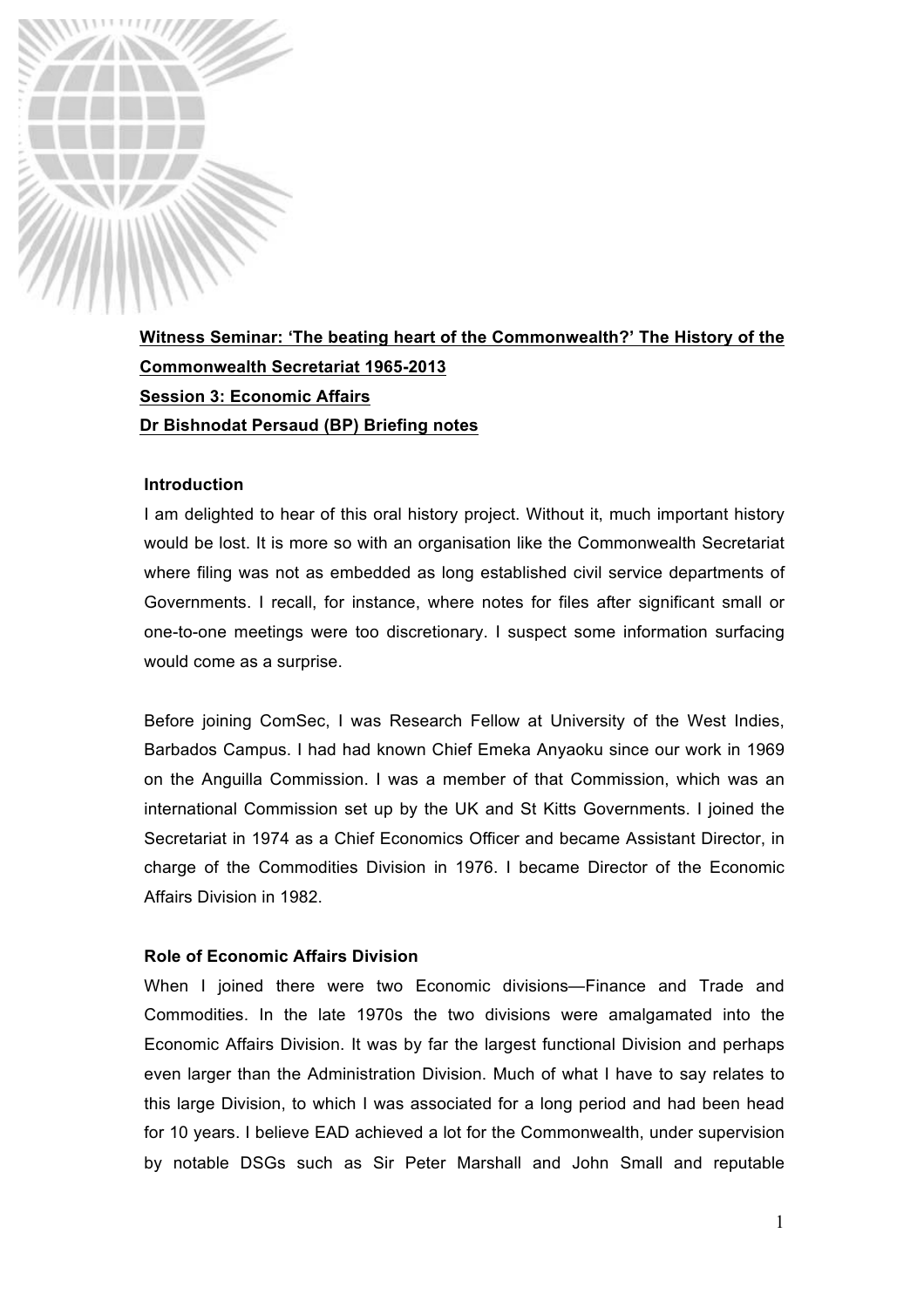Economist Directors such as Frank Rampersad and Dr Bimal Jalan, my predecessors, and Dr Cable an adviser, who joined during my time, and Assistant Directors such as Qamar Siddique, Ian Thomas and Dr SK Rao.

The size of the Division was influenced by its history which predates the setting up of the Commonwealth Secretariat. It had a staff of over 50 and a professional staff of over 30. When the Secretariat was set up, it inherited work on Commonwealth Commodities production and trade, which was formerly carried out under the supervision of a Commonwealth Economic Committee (CEC) by a staff who were part of the British civil service.

What prompted this work by the CEC on commodities, which was taken over by the ComSec? In global terms, the British Empire was large in global terms in commodity trade. The products were sugar, bananas, tea, cocoa, wool, jute etc. The work involved providing statistics and commentaries on production and trade, including prices and some of it was intelligence work (primary information) provided regularly—monthly, quarterly and annually, including price and production forecasting. This commodities survey work, which was very demanding of staff resources, was gradually phased out in the late 1970s and early 1980s-- the reasons being a shift in Secretariat priorities. There was some protest against this move from consumers of this material but the reality was a declining significance of the Commonwealth in this trade as well as some commercialisation of this work through commodities intelligence firms.

The Commonwealth commodities work had high international reputation and usefulness and it is sad that this work has been missed out in the historical write-ups of the Commonwealth, as it got lost in the new priorities of EAD and the Secretariat. I recall my own Ph.D work on sugar, before joining the Secretariat, relied a lot on data from the Commonwealth sugar surveys.

The trade and finance activities were largely international policy work. Finance loomed larger than trade because the Division serviced the annual meetings of Commonwealth Finance Ministers (FMM) for which it provided background papers. These meetings were held just prior to the Annual meetings of the World Bank and the IMF and our Commonwealth meetings offered the opportunity of prior Commonwealth discussions on the then current issues, and this sometimes led to a carrying forward of a Commonwealth position. More importantly, our papers served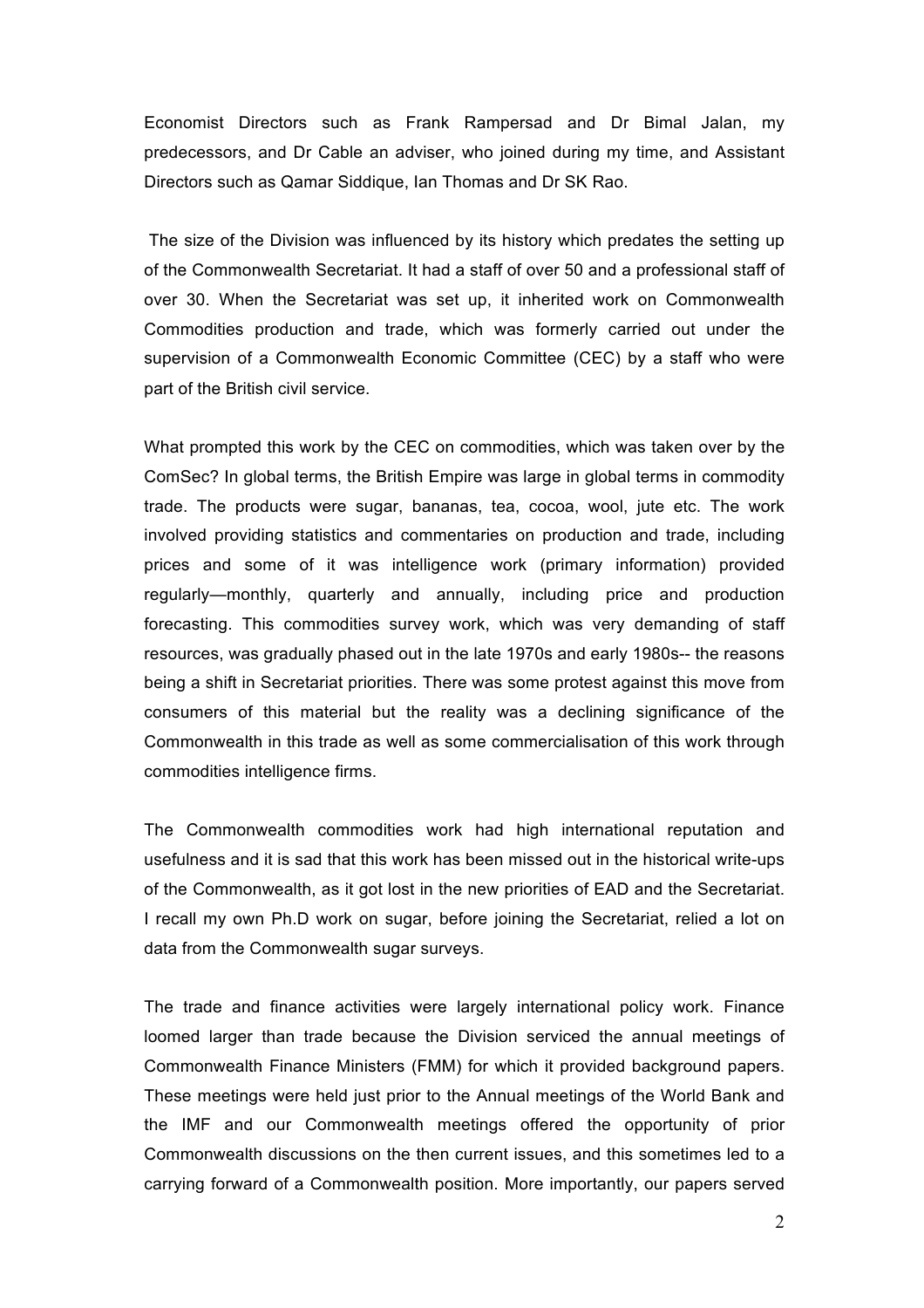as valuable briefing material on the current issues, and the discussions a widened involvement and exposure to these issues, especially for smaller and poorer countries, which did not have the technical capacity to provide well informed and analysed briefings for their Finance Ministers and significant scope to have their voices heard in the wider international discussions, which took place, mostly at the World Bank and the IMF.

Looking back now some notable international contributions of these Commonwealth meetings were a leading role played in initiating and promoting work on debt relief for highly indebted poor countries and getting recognition of the special financing problems of small states and the consequent need for some flexibility in applying graduation criteria on access to World Bank lending.

Beyond work related to the FMM, the Finance work included a capital markets programme. This included a regular training programme which provided valuable insights into the workings of international capital markets. The discussions on debt influenced a parallel development in CFTC's debt management and recording programme.

In the trade work, there was just an occasional meeting of Trade Ministers, but trade formed an important part of international economic negotiations whether at the GATT or UN and the Secretariat carried out studies to assist Commonwealth countries to develop their positions in these forums and participated itself in these forums as an observer organisation, during which it sometimes organised *ad hoc* Commonwealth meetings to facilitate discussion, convergence or consensus.

### **Reflections on Sonny Ramphal's tenure as Secretary General**

The SG may have forgotten this, but I welcomed him to the Secretariat. In coming to join the Secretariat, he decided to pass through Canada, where we were having a first meeting of the Expert group on the NIEO, set up at the CHOGM at which he was appointed SG. He was keen on the work of this Group and may even have had an important role in advancing the idea of setting up such a Group, as part of the Guyana delegation to that CHOGM. I went to the airport in Ottawa to welcome him with the then Deputy SG.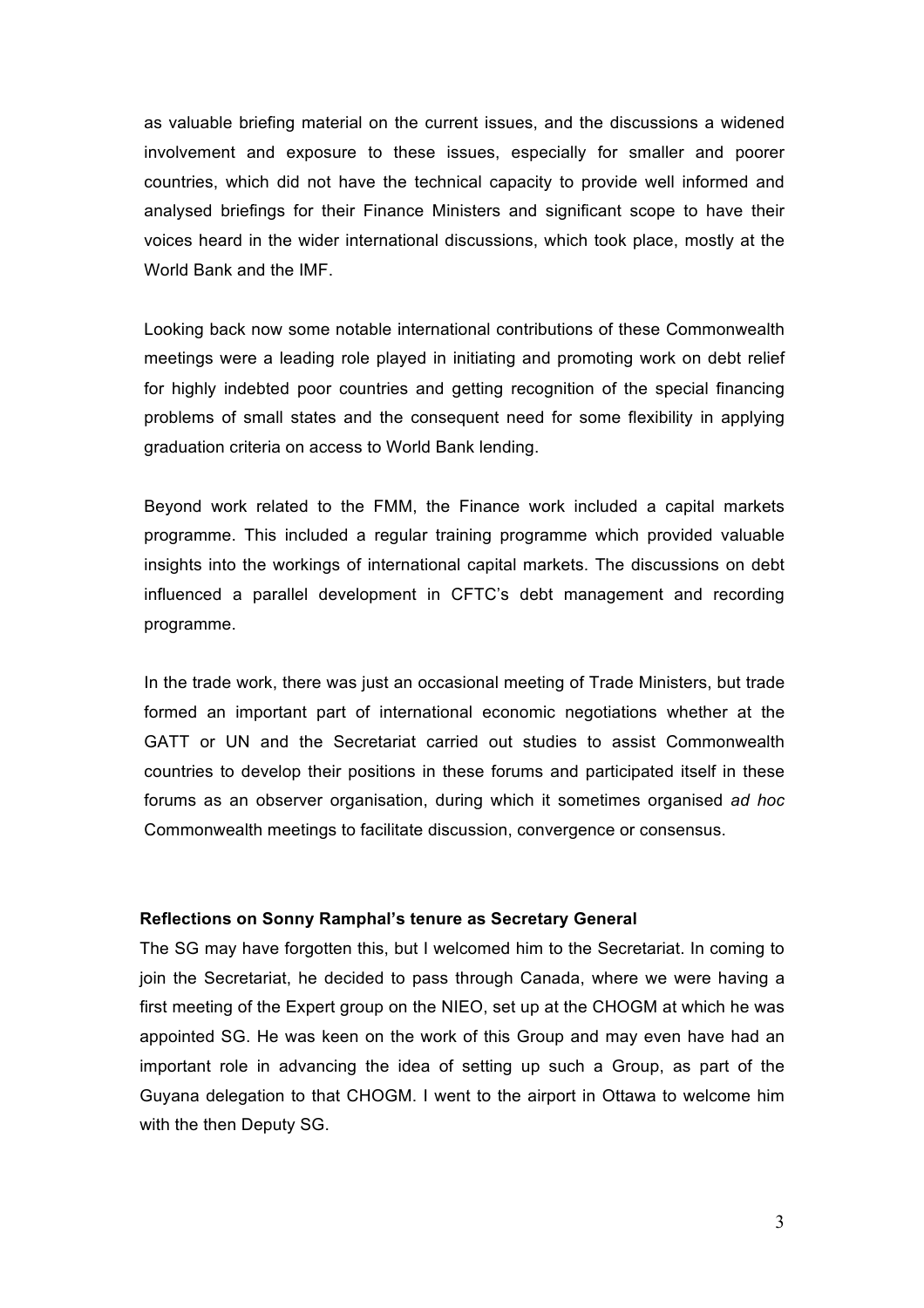Sonny Ramphal as SG had great influence in promoting international development policy work. His interest may have originated from Guyana's significant involvement in the non-aligned movement, when he was foreign minister of that country. In fact, not long before Guyana had organised a very successful meeting of heads of the Non-Aligned Movement. In fact, a major thrust of the Non-Aligned Movement at that time was the need for a major restructuring of the economic relations between developed and developing countries; and this led to a call by developing countries for a New International Economic Order, involving improved terms of trade and a better balance of influence in international financial institutions. At that, too, the development dialogue had a high profile in the international system so this new thrust was influenced by members' interest and the SG's own leadership. So from the start of his headship of the ComSec there was a change of thrust and an increasing involvement in international development policies and international economic relations.

His style and presentation were remarkable and his diplomatic skills world class. His manner of management of the ComSec was to allow divisions/units much autonomy, under their respective heads and supervising DSG or Assistant SG, but worked closely with some areas in which he was particularly interested or felt were strategic.

SSR placed a lot of emphasis on 'the cerebral side'. Hence his period was one of new thinking and great creativity. This was in contrast to what could have otherwise been a concentration on the practicalities of diplomacy and inter-governmental relations and improving services. Therefore in the period 1975-1990, there was a concerted drive to refresh and to maintain policy relevance. It was a period of many innovations and initiatives. The nature of the Organisation was of such that its continuing viability depended on its dynamism and he provided that.

The Commonwealth's increasing involvement in international economic affairs led to the setting up of a large number of Commonwealth Expert Groups on pressing international economic issues. Nearly every CHOGM set up an expert group on an issue that was topical and disputatious. The idea was to provide expert analysis and to help to provide consensus and convergence, not only among Commonwealth members but also in the international community. The Commonwealth mantra was it could not negotiate for the world but it could help the world to negotiate. Most of Expert Groups were on economic issues so EAD did the servicing. Because of the capacity developed for this work, EAD was sometimes asked to service groups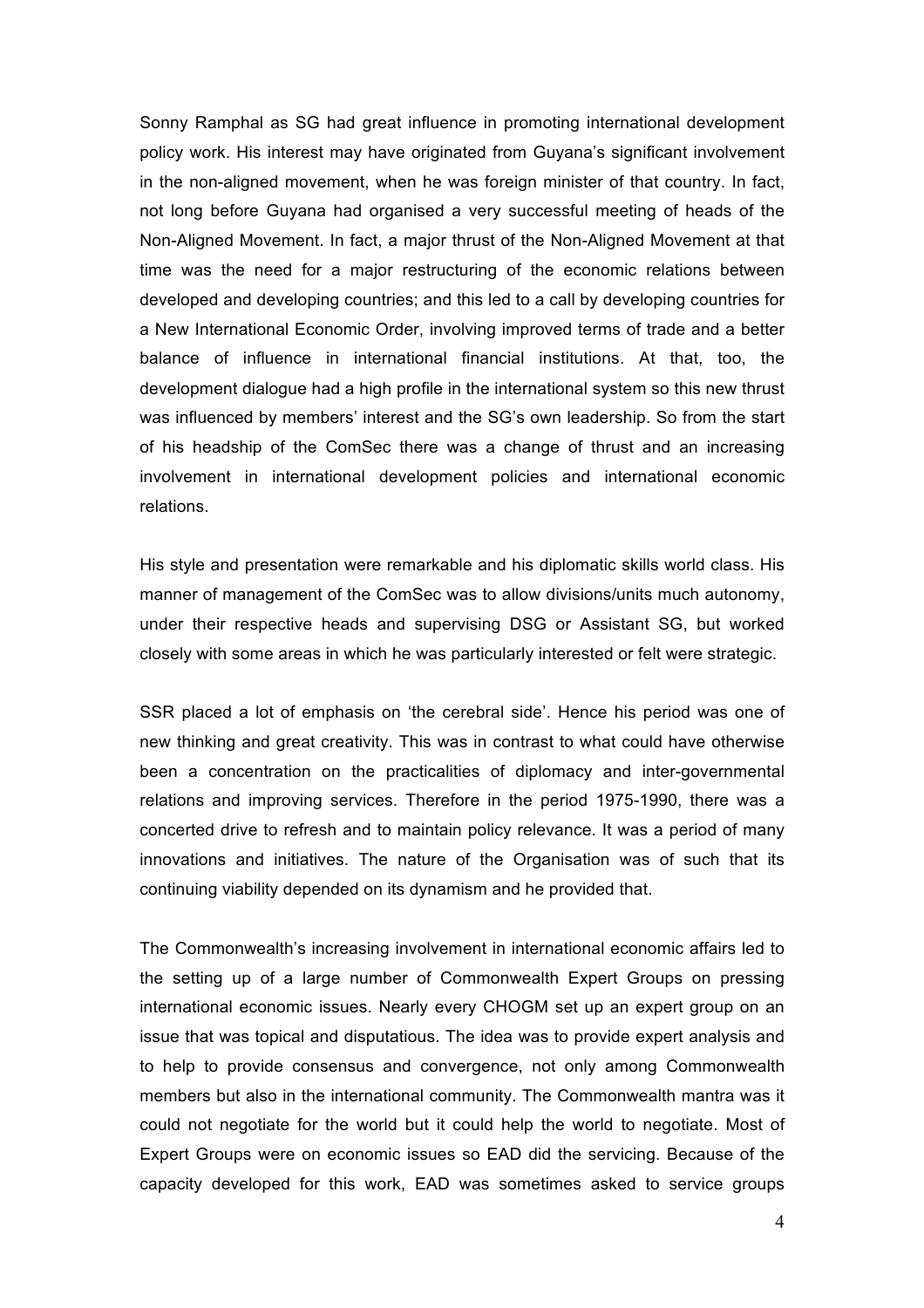outside of its area of direct operation such technology management and forestry conservation. The issues covered include NIEO, trade, debt, finance, the Bretton Woods institutions, commodities, food, industry, the environment and climate change. Some of this work, beyond being internationally oriented, influenced the wider Secretariat's own on-going programmes. Thus, a food Ministerial meeting led to the setting up of a Food and Rural Division and an Industry ministers meeting led to the establishment of an Industrial Development Unit. The Expert group on Guyana rainforest offer led to the setting up of the Iwokrama International Rain Forest programme, which is now a significant international rainforest conservation project. The Climate Change Group had a special impact as it came out before the UN Committee's own work in this area and was the first major report to alert the worlds to the urgency of this issue.

Our involvement in international work was enhanced also by the SG's appointment to a number of high level international commissions on major global issues. Examples on the economic side were the Brandt, the South and the Brundtland Commissions. In these the EAD provided technical support to the SG. I myself was in the first two and my colleague, Vince, in the last.

One major fallout from our own expert groups and the SG's involvement in international commissions was the enhancement of the international profile of the Secretariat. It led to our close involvement with eminent international personalities. Many eminent international experts became close acquaintances of the Secretariat. It is scarcely known for instance that significant drafting of the final two reports of the Brandt Commissions were undertaken in the offices of EAD. In fact, the reports of all these Commissions on which the SG sat, had drafting and often significant ideas contributions from the ComSec.

# **Organisation of ComSec**

There were periodical major external reviews of the Secretariat's organisation and work mostly at the behest of the developed countries, especially the UK. The aim was, of course, streamlining in order to keep the budget under strong control. Changes took place but not much staff reduction as there was much satisfaction with the Secretariat's work and the SG enjoyed extensive support from the membership and was able to resist arguments about the need for major cuts.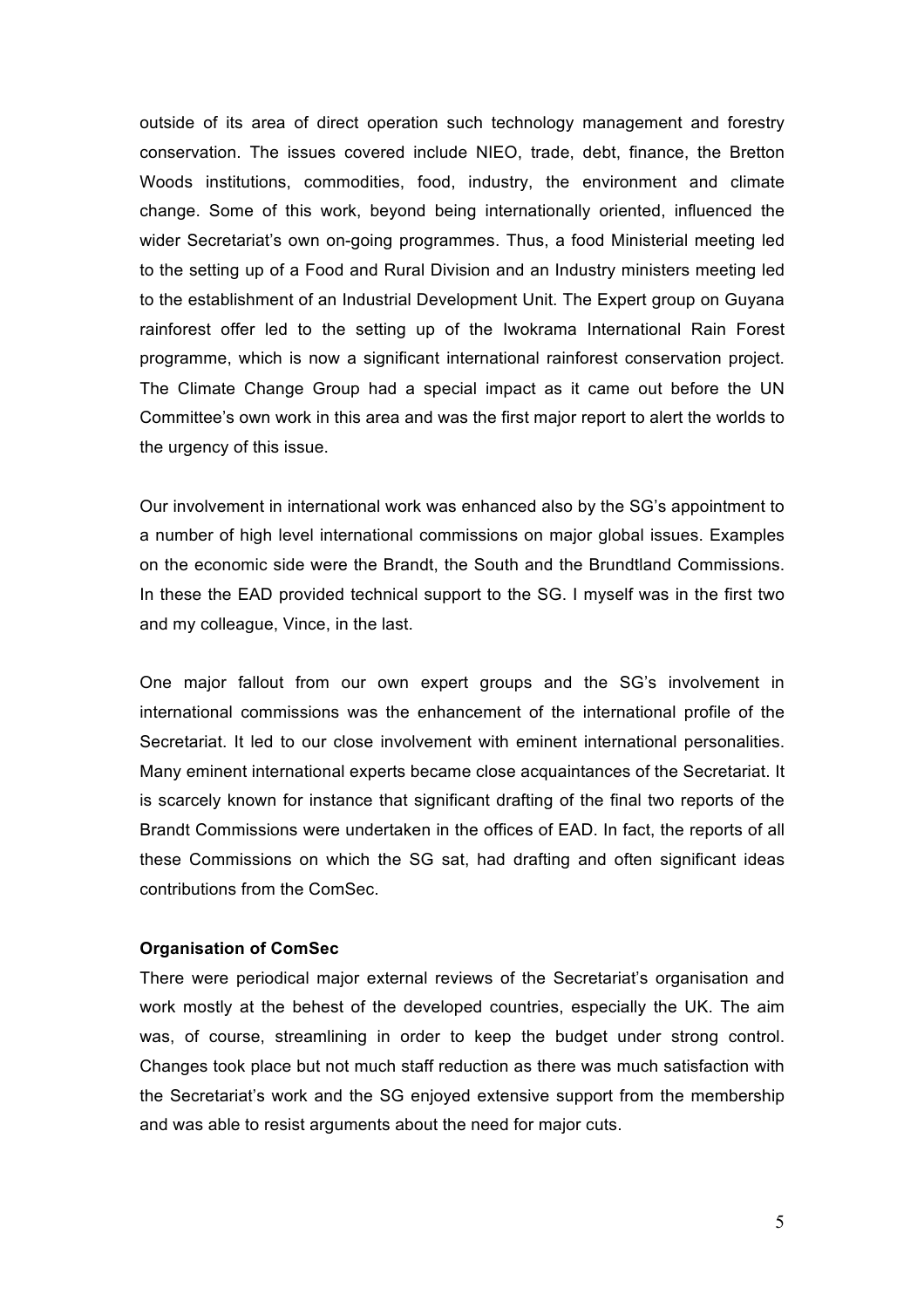One area in which there was scope for improvement was coherence and integration of the Secretariat's activities and Divisions. Inter-divisional rivalries and short-term appointments were probably causes. One illustration was the run-up to the Nassau CHOGM. There was much public discussion of the need for the adoption of sanctions against Apartheid SA but the UK Government was resistant. CHOGMs were mainly serviced by the International Affairs Division with its Director being the Secretary for the Conference. EAD's Director was officially co-Secretary, but in reality although economic issues were usually a substantial part of the Agenda, there was inadequate pre-conference consultation. Thus in the lead up to Nassau, there was no consultation on the sanctions issue and if the Commonwealth were to go that way what guidance could be provided by technical work on options. Thus on our own initiative in EAD, we prepared a paper on options. Its main author was Dr SK Rao. When I arrived in Nassau jet lagged from a journey from South Korea through Japan and LA to the Bahamas, I was hurriedly called by the SG, who queried what guidance can we provide on sanction options? I provided Dr Rao and his paper. In consequence Dr Rao was taken to the Retreat and his work was helpful in the start of a sanctions regime. Our work gave the Secretariat a lead role in the SA sanctions issue and we had frequent visits from the UN and other international organisations on the issue.

I mention this in detail because it indicated how the scope for greater inter-divisional cooperation in related functions could have improved operations.

I believe also that since much of the Secretariat's work was concerned with development at the policy and practical levels, a large economics division with able economists should have been relied on more to help develop policy priorities beyond the Division's own activities. It is true that CFTC relied on requests from governments to determine its country-level activities, but the quality and shaping of its response could have been refined by a better mobilisation of the Secretariat's full resources. EAD and CFTC experts had little opportunity for mutual influence in development thinking and priorities.

### **Evolution of EAD and the Small States agenda**

Following the US military intervention in Grenada in late 1983, heightened concern about the security vulnerability of small states led to the setting up of a Commonwealth Expert Group on the vulnerability of small states. The Report of this Group is sometimes seen as the pivot for the substantial small states activities of the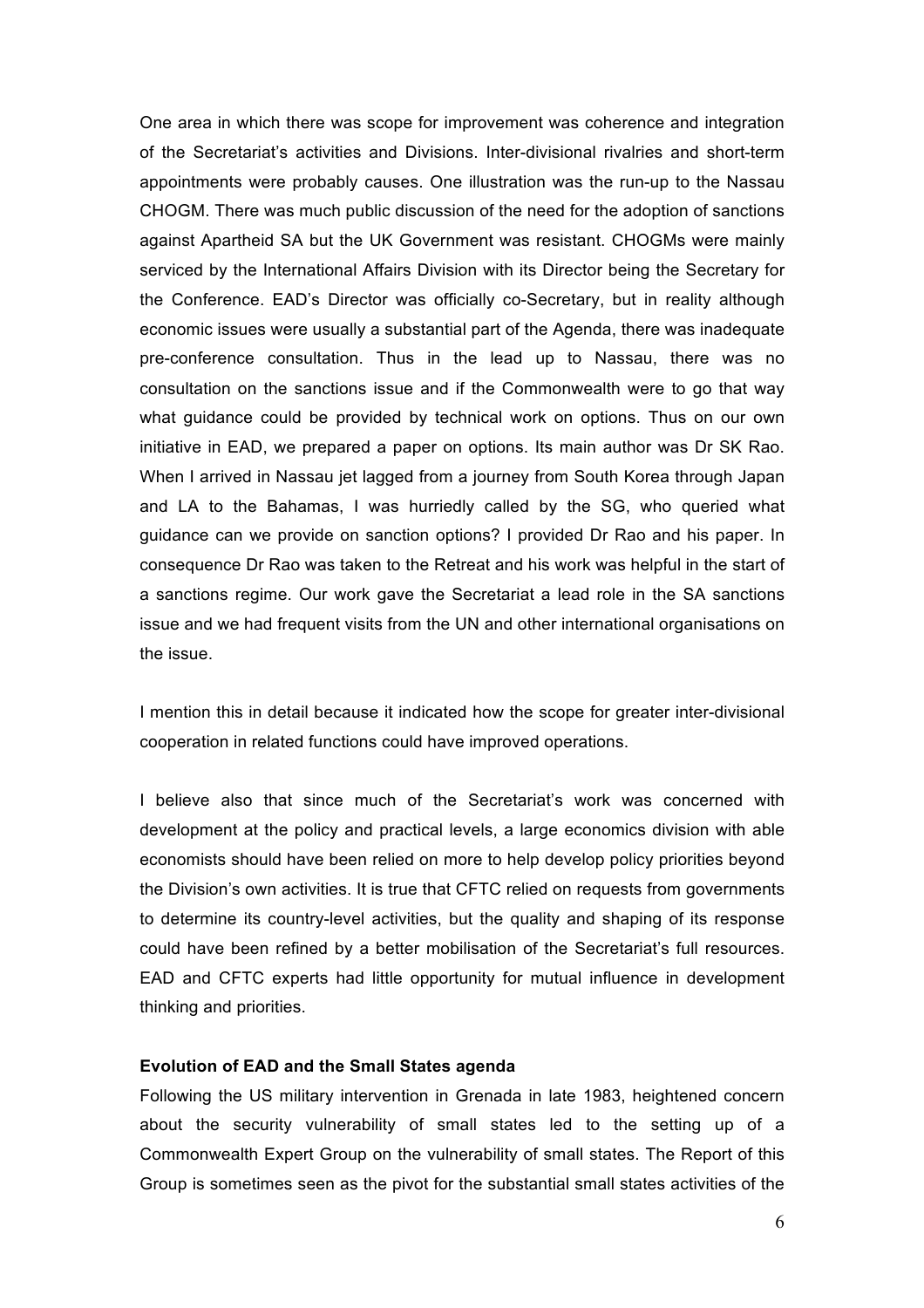Secretariat. But while this report had substantial influence, there was a prior build-up of economic work by EAD from concerns about how these states fared in their development prospects, about their economic vulnerability arising from small size and about how trade negotiations in the GATT and the policies of the IMF and World Bank affected them. A particular concern was the inappropriateness of the World Bank's graduation criteria as they were applied to these states.

I myself came from a small state and as an academic at UWI, before joining the Secretariat, my research concerns were largely about small economies. Moreover, I had sat on an international Commission on Anguilla, when it attempted to break away from St Kitts-Nevis and beyond the issue of viability of small states I became concerned also with issues of decolonisation when the small states in the Caribbean began to emerge into independence.

Even before the Expert Group Report, EAD in the early 1980s published a book on the economic problems and policies issues of small states, edited by Dr Jalan, and prepared during his time as Director of EAD. I and other staff, together with experts from outside, contributed chapters.

The early results of this work was a regular statistical publication on small states to meet a gap as the World Bank excluded data on small states in its statistical publications. EAD established a trade adviser's office in Geneva, in the late 1970s particularly to assist participation in the work of the GATT of Commonwealth countries which did not have permanent representation there, which were mostly the smaller and poorer states.

There was influence on the World Bank from the work on economic vulnerability in getting some flexibility in its criteria on graduation. A significant and notable contribution was the emergence of a Secretariat definition of small states after much discussion which has become fairly generally accepted internationally. With time the priority given to small states has increased and it is good to see today more elaborate statistical provision and more intensive work on trade policy and intensified collaboration between the World Bank and the Secretariat on small state concerns.

The Expert Group on Vulnerability, set up in the context of Grenada, had a political and security focus and this was reflected in its membership. But quite early in its work it, recognised the need to examine the related issue of economic vulnerability.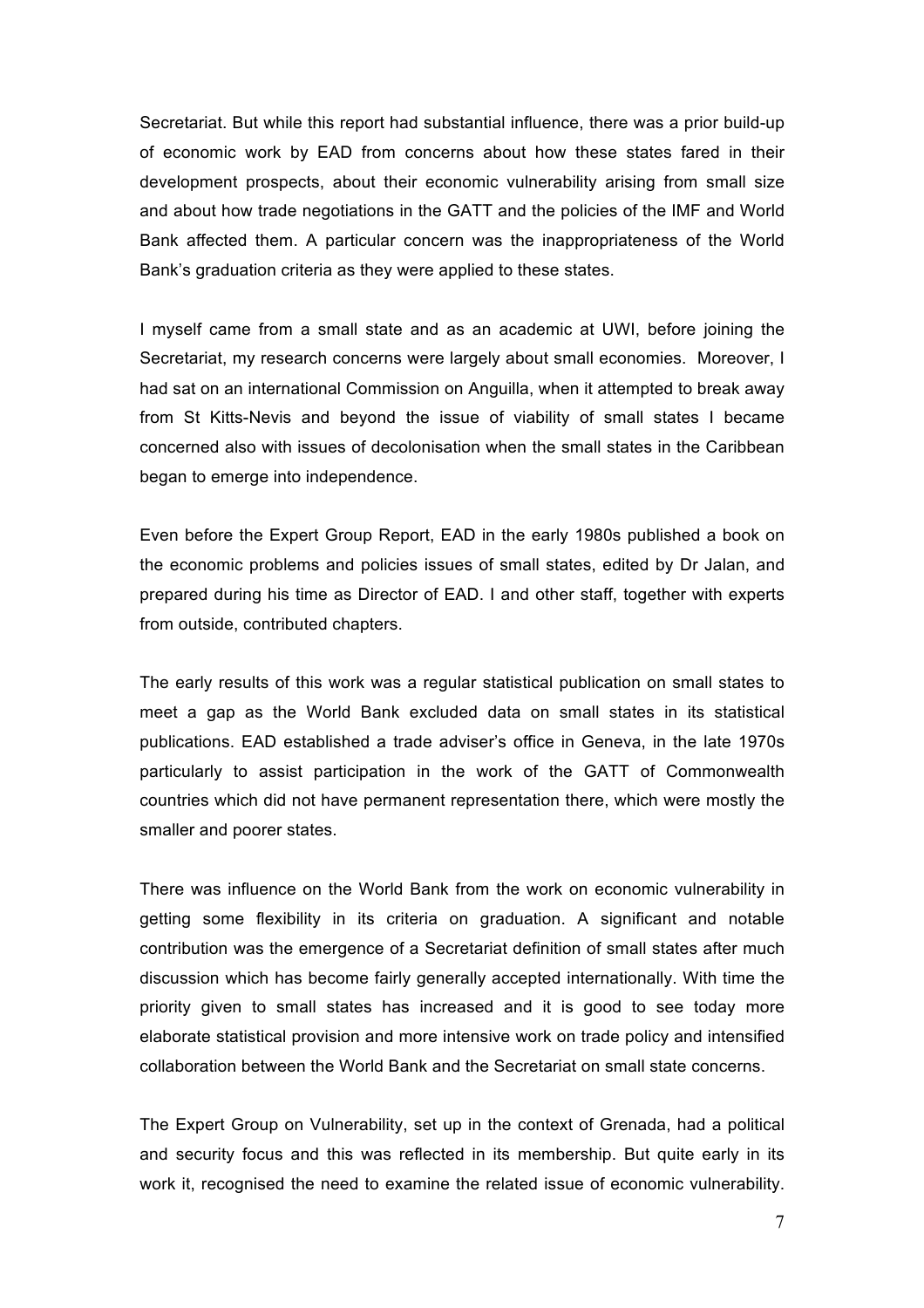Thus although the Group was serviced by the International Affairs Division, quite early in its work I was brought in from EAD to assist and contributed to the drafting of the economic sections.

### **Other Notable EAD initiatives**

In the 1980s, country equity funds were being established to assist investment flows to developing countries but small and poorer states were missing out on this as they did not have as individual countries, the size to encourage a variety and spread of risks. The idea developed in EAD that if we were to treat the smaller and poorer Commonwealth countries as a group and encourage them to make their legislation more amenable, then one or more equity funds could be set up to invest in all of these countries or regionally. We had some success in this and before I left the Secretariat we facilitated the establishment of a Commonwealth Equity fund as a private venture with capital of about \$44m. I was appointed a member of the Board of Directors, in recognition of our work in facilitating establishment. After my departure this work in the Division got a boost from interest by the CDC in cooperating with EAD in establishing new regional funds and this resulted in the setting up of a few funds in the Pacific, Caribbean and Africa.

Another area of very significant contribution was in helping to initiate and support international work on debt relief for highly indebted poor countries. This started in the 1980s when the UK though its then Chancellor of the Exchequer, Nigel Lawson, proposed at Commonwealth discussions at the Foreign Ministers Meeting (FMM) a major initiative on international debt relief for highly indebted poor countries. This initiative led to the acceptance of an international programme of official debt relief, involving the World Bank and the IMF. This programme has had very tangible results by helping to move several countries from crippling debt distress.

A further significant contribution was taking forward a proposal by the then President of Guyana to make available 1million acres of its pristine forest for an international forestry conservation and research venture at the KL CHOGM in 1989.This proposal was accepted. EAD was identified to take matters forward because of capacity considerations and because we were in the forefront in environmental work. An expert group had to be assembled to visit Guyana to survey the scene, to help the Government of Guyana to delineate a suitable site and to prescribe modalities. We brought together an excellent Group under the very competent leadership of that distinguished Indian Scientist, Prof Swaminathan.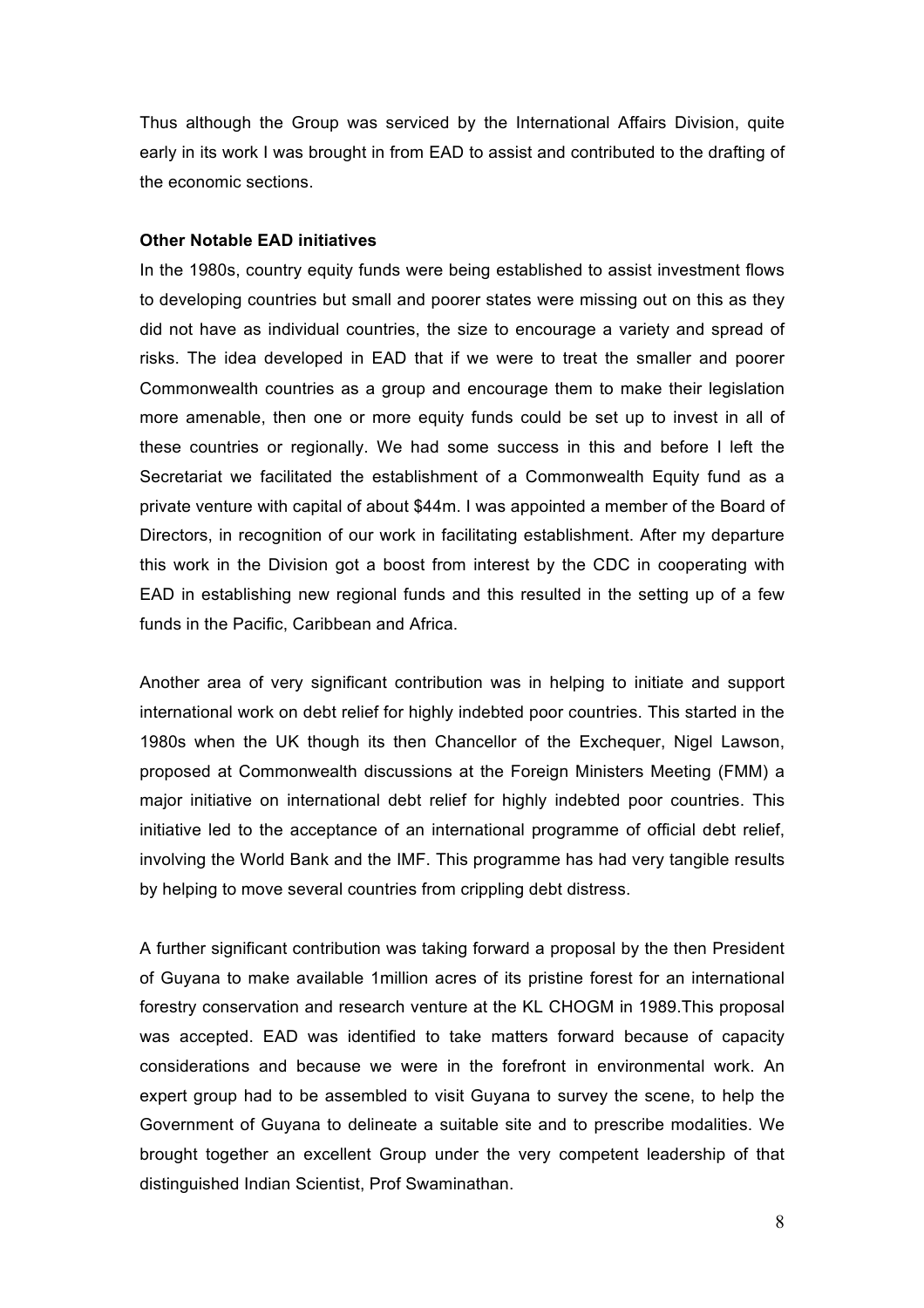An excellent Report was produced and used by the Secretariat, in collaboration with the Government of Guyana with EAD in the lead and CFTC providing financial support to get the project moving. About 10 years later, after further Secretariat guidance and support and wider international support, a preliminary Board of Trustees, legislative drafting etc a well establishment and well known international organisation came into existence--the Iwokrama International Rainforest Programme- -with offices located in Georgetown under a DG and staff and managed by a Board of Trustees.

But this success in getting Iwokrama established as a permanent international organisation was not as smooth as it seems. There were conflicting positions within the Secretariat, which illustrate a tension between those who were more concerned with creative expansion of Secretariat's development functions and those who were more concerned with downsizing, streamlining and cost-cutting. Iwokrama's evolution illustrates this very well.

When the Swaminathan Report was completed, some of us saw the further development of this project as offering great potential for the Commonwealth's continuing involvement in what could be a significant international environmental project. In any case, we believed the project had not reached a take-off stage and required further Commonwealth promotion and preparation before it could become established. However, the then deputy SG took the view that the production of the Expert Group's Report, was the end of our KL mandate and that further Secretariat work would be too demanding on Secretariat resources. This dispute came to a head when I drafted a foreword for the SG's signature, which did not rule out further Secretariat involvement to get the project established. We needed quick action to print the Report as we wanted to release the Report on World Environment Day about two days later. I sent my draft to the DSG and to the Director of Information. The SG was abroad and the idea was that Information would send a final draft, after incorporating any revisions.

The DSG was strongly opposed to the draft including any possibility of further Secretariat involvement and demanded changes accordingly. I knew that the SG saw the attractiveness of further involvement and did not concur with this request preferring to wait on the SG's ruling. When information sent it on to him, he agreed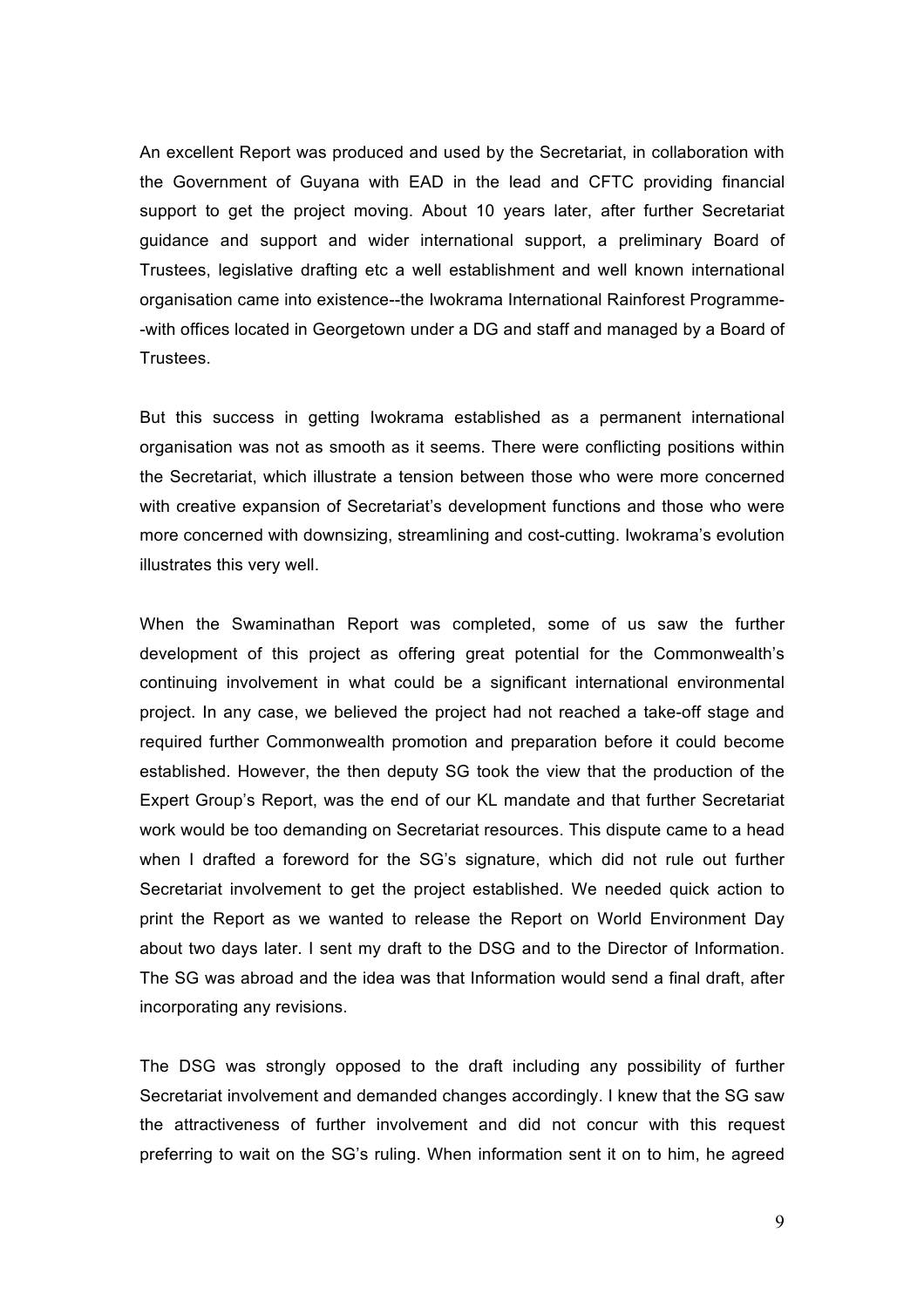the draft and I had to convey this information to the DSG, who was very unhappy that I did not follow his demand. It resulted in a note by him in my file.

The work on Climate change and Iwokrama and Dr Cable's assistance to the SG in the influential Brundtland Commission's work, represent significant EAD contributions in the environment field.

### **Some general observations**

EAD has undergone many changes over time. From direct concerns with Commonwealth interests in commodities, trade and finance, it broadened its scope to cover the international development dialogue and negotiations. Later when those international discussions receded in significance and became concentrated again at the World Bank, IMF and the WTO rather than directly at the UN, the focus of the Secretariat's work returned to more direct Commonwealth interests in the WTO, IMF, World Bank and regional development banks.

It seems to me that in trade policy, after the failure of the Doha Round of International Trade Negotiations, the world is getting more involved in regional trade agreements and free trade areas. And this may become a new priority for EAD's work even though with a new DG at the WTO, there would be renewed pressure for a resumption of the Doha Round. So in future, demand for trade work at regional and international levels would increase.

In finance, the increase in indebtedness and fiscal deficits in recent times are causing more countries to seek IMF assistance. Thus IMF policies will be of continuing concern.

The rise of many Commonwealth developing countries in Africa and Asia makes for a more dynamic economic Commonwealth with increasing possibilities for interactions and cooperation at the Commonwealth and regional levels.

Over time the involvement of EAD in the international dialogue and negotiations, in setting up Expert groups on major issues, and SSR's own involvement in major international commissions have helped to give EAD an important international profile. Many very important international personalities have come into contact with the Division or became engaged with its activities. People like Manmohan Singh, Amartya Sen, Swaminathan, IG Patel, Willy Brandt, Lord Cairncross, Prof Gerry